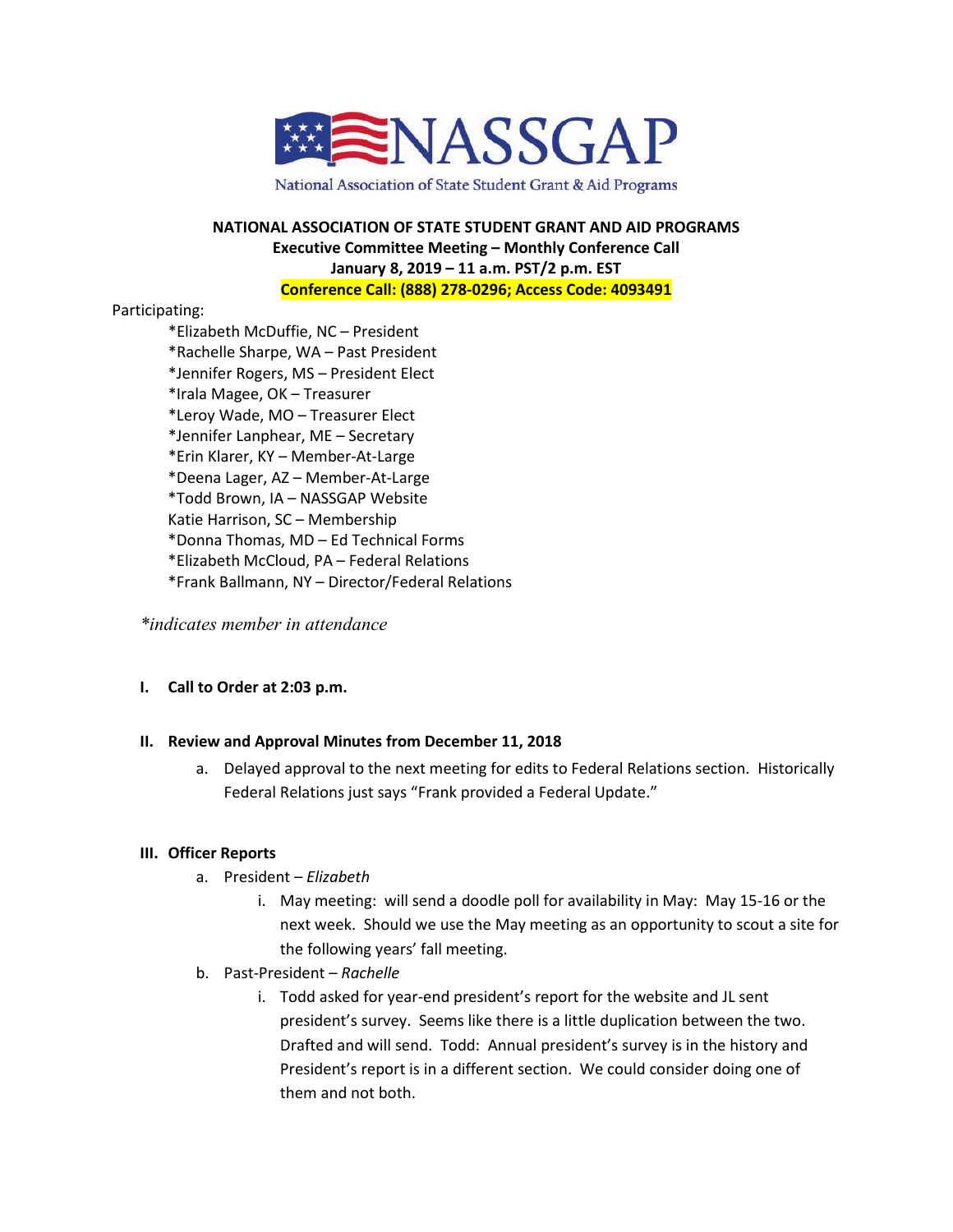- c. President Elect –Jennifer R. no work done on conference; presented survey findings. Recommended sites so far: Tulsa; somewhere warm; somewhere in NE with good weather; New Orleans; Nashville (twice); National Park; Seattle; and anywhere not on the banned list for California. Frank will forward NY list. Be sure we select a place that isn't on a banned list for a state. Consider states to encourage active participation. Places to consider: Ohio is not a member but they have a huge grant program. Delaware is a member but they don't attend conference. Louisiana is a member but they are not active.
- d. Treasurer *Irala*
	- i. IRS update: we did hear back from IRS. Late on 2016 tax return. We appealed. Received letter that they weren't ready to make a decision and asked for an additional 60 days. IRS is closed right now.
- e. Secretary *Jennifer L.* Nothing additional to report

# **IV. Committee Reports**

- a. Members at Large/Conference –*Erin & Deena*
	- i. Request for volunteers
		- 1. Email last year's conference committee
		- 2. Frank agreed to be on the committee
	- ii. Deena: Jennifer will send 2017 documents and survey results; there is a to do list in the User Guide
		- 1. Elizabeth McDuffie will email User Guide to Erin & Deena.
		- 2. Frank and Rachelle have 2019 conference ideas
		- 3. Frank has recommendation for group dinner
- b. Ed Technical *Donna*
	- i. Report on call with FSA in November. FSA was looking for feedback on mobile app and redesign of FAFSA website. Parents and students have seen redirect as SPAM so the group asked for some improved messaging.
	- ii. NASSGAP provided Donna with some questions about data for FSA. Donna needs to follow up with FSA because that the purpose of the November call was mobile app and redesign feedback only.
	- iii. Hope Pell tables will be available in the coming weeks. Original goal was end of 2018.
	- iv. The decline in API usage and pop up challenges were discussed.
	- v. Donna needs to follow up with FSA about FAFSA filing data and quarterly data.
	- vi. Donna will send out an email next week regarding 2020-2021 state deadlines. New this year is the way we will be gathering information from states about skip logic.
- c. Federal Relations Frank provided a Federal Update. Elizabeth asked us to submit comments to Frank. Should we offer membership the opportunity to submit comments regarding the Students of Color letter.